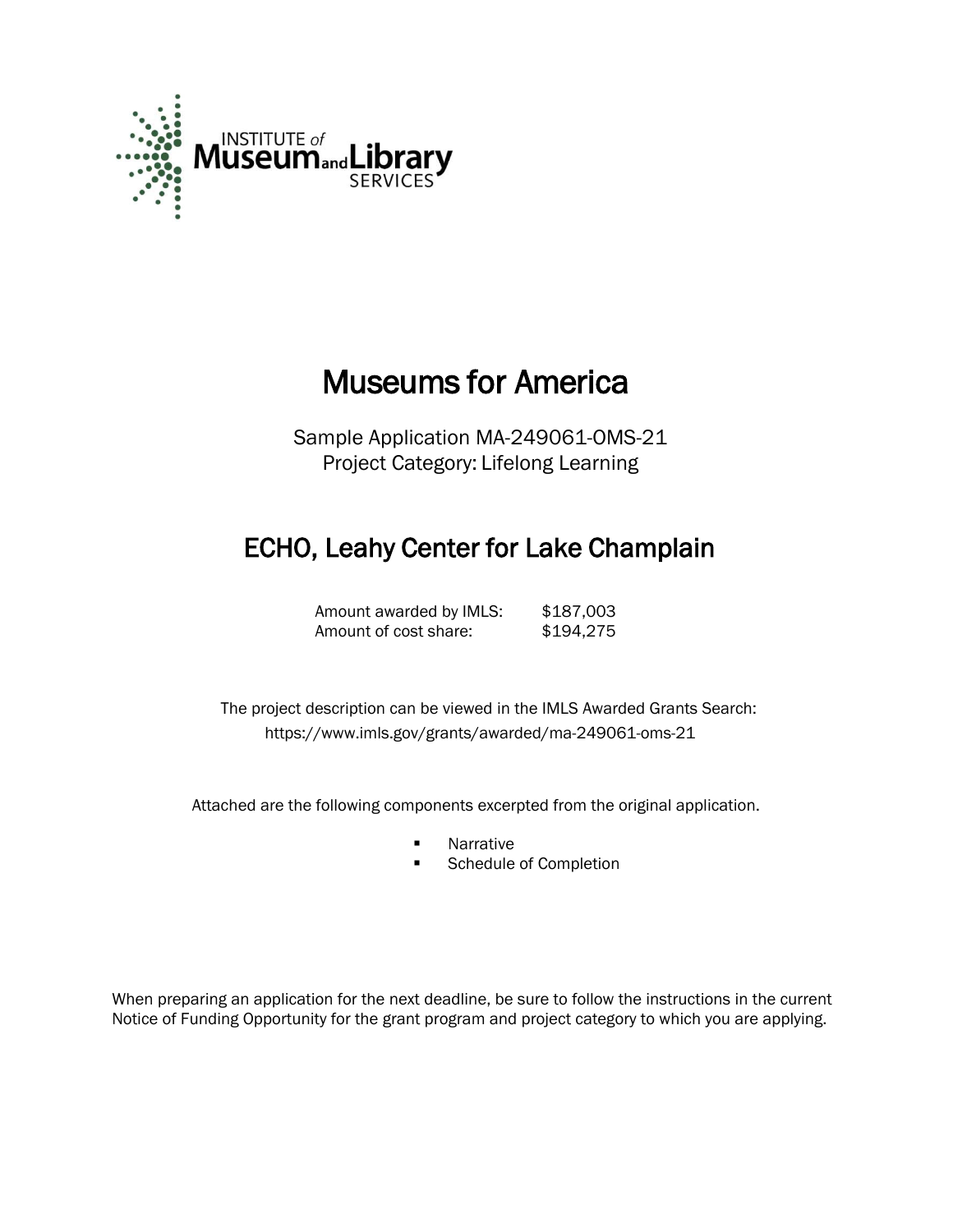### **1. Project Justification**

STEM in Motion 2.0 will take advantage of new hybrid (the combination of in-person and virtual) programming opportunities to increase the museum's capacity to serve rural schools and build the next version of our *STEM in Motion* school outreach program. Virtual program delivery to remote schools has only recently become possible in our region due to the rapid expansion of broadband service and teachers' wide-scale adoption of virtual learning tools following the COVID-19 pandemic. STEM in Motion 2.0 will serve to double the museum's contact with rural partner schools, magnifying our outreach program's impact on teachers and students. The project will build upon the museum's in-person STEM (an interdisciplinary approach to teaching science, technology, engineering, and math) outreach efforts by integrating new, virtual teacher professional development and classroom programs that were previously impracticable. This project's primary products will include: the delivery of 2 year-long teacher institutes that blend in-person and virtual professional development; the delivery of 270 in-person and virtual classroom programs; and the production of 18 classroom curriculum kits and standard-activity aligned guides. As a result of STEM in Motion 2.0's activities, 54 teachers will have increased capacity to deliver high-quality STEM learning experiences to 918 K - 5th grade students in underserved, rural communities.

#### **What is the need, problem, or challenge will your project address and how was it identified?**

STEM is our children's future—the knowledge economy in which they live, their best career options, and their key to wise decisions. More broadly, a STEM-literate person is able to consider how STEM can improve the social, economic, and environmental conditions of their communities. But not all children are given equal opportunity to achieve STEM literacy. Standardized testing shows a 20 point achievement gap among Vermont's fourth-grade science students, with fewer than 50% testing as proficient overall (Pache, 2015). Unfortunately, our primary schools have limited capacity to address this gap. Primary teachers are unlikely to have science backgrounds (Schwartz & Gess-Newsome, 2008), and fewer than one-third report feeling well qualified to teach science, resulting in a lack of content knowledge and confidence (Fullp, 2002). Moreover, in a 2015 report, researchers from the Center on Rural Education & Communities point out that because of their small size and isolation, Vermont's schools experience persistent teacher shortages in specialized fields and often lack substantive access to communities of support (Hall & Burfoot-Rochford, 2015).

Regrettably, most teacher professional development is ineffectual, suffering from poor design features. Foremost among these is lack of implementation support. Teacher professional development is commonly structured around discrete, one-off workshops, abandoning teachers during the real work of implementation (Gulamhussein, 2013). Poor design is further typified as being disconnected from teacher's planning and unit content. Effective professional development must integrate in-classroom support as teachers attempt to master new skills. A study by Kleickmann (2016) found that access to expert scaffolding resulted in significant gains in teacher motivation, instructional quality, and student achievement.

Driving distances have historically restricted the museum's ability to provide this type of sustained, expert scaffolding to rural teachers. But a narrowing digital divide in our region presents new hybrid programming opportunities. Recent, large-scale investments in regional broadband have resulted in 98% of Vermont schools meeting national standard for broadband connectivity (Drescher, 2019). And teachers' comfort with virtual technology has skyrocketed as a byproduct of remote schooling during the COVID-19 pandemic (87% of teachers in a May 2020 survey by EdWeek reported an improved ability to use education technology). Conventional schooling will resume once the virus passes, but the technological adoption happening today present lasting opportunities to change how the museum connects to remote audiences.

### **Who or what will benefit from your project?**

● 54 K - 5th grade teachers, representing 12 - 18 grade-level teaching teams.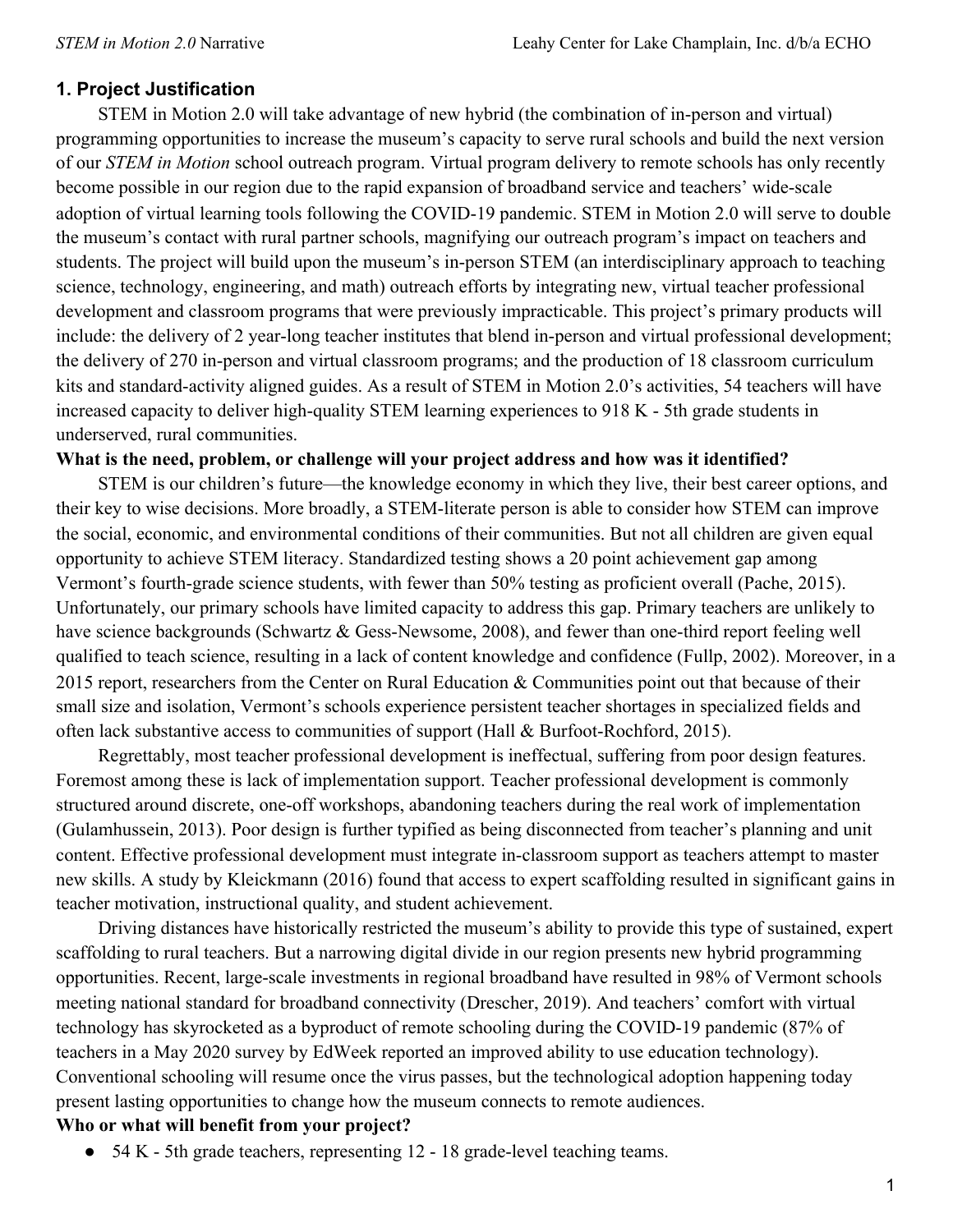$\bullet$  918 K - 5th grade students.

This group will be primarily drawn from teachers and students from the museum's existing network of rural partner schools (letters of support from a subset of schools are provided as part of Supportingdoc2). Partner schools are located in rural communities with limited services, rank in the bottom 50% of Vermont schools based on standardized testing, and serve a high-need student population. Among ECHO's current partner schools, 51% of students qualify for free or reduced lunch. Additional teachers and students will be recruited through the planned expansion of our partner school network. During COVID, 10 unique school districts (representing 8 of Vermont's 14 counties) have been participating in our newly launched Virtual STEM Academy program, five of whom are new partners. Teachers from this group that meet the above need-based criteria may also participate in the project.

### **How have project beneficiaries been involved in the planning of your project?**

Feedback from partner schools over the last two years, collected through surveys, focus groups, and regular communication, have been essential to defining STEM in Motion 2.0's activities and approach. In our most recent evaluator's report from Fall 2020, teachers identified the following as strengths of the current program:

- "Most of the teachers mentioned that they were very impressed with the demonstration lessons that the ECHO staff offered in their classrooms. The lessons modeled effective strategies for using the STEM toolkits and teachers reported that the ECHO staff were skilled in working with children and in classroom settings. They also commented that the students retained the information they learned from the demonstration lessons for a long time. The teachers also appreciated that the demonstration lessons and the kits were tied to Vermont's local issues, which were highly relevant to the students." This project will increase the number of demonstration lessons by leveraging new, virtual tools.
- "The curriculum kits provided them new ideas and materials readily available for teaching and were appropriate and adaptable for different grade levels." Rather than sharing kits among schools, teaching teams will be given personal curriculum kits (their number one request) as part of this project.
- "Overall, the teachers showed great enthusiasm for being part of the collaboration. They benefited from the partnership with ECHO, not only because of the valuable STEM materials and resources but also because ECHO staff's demonstrations and work approach were inspiring and supportive." This project will increase contact with ECHO staff via virtual touch-bases.

The report also identified the following areas for improvement, which will be addressed in the project work place:

● "Most teachers indicated that they did not use the Carnegie Science Center's STEM Excellence Pathway goal-setting tool or did not remember the details. The commonly mentioned barriers to using it were time constraints and the cumbersome system. The teachers indicated that more concise language, streamlined systems, detailed instructions, and examples from other schools could improve its usefulness." This project will replace the Carnegie tool, which was originally developed for use by large, urban school districts, with an abbreviated tool customized to the Vermont context.

In addition to the above, ECHO outreach staff reported that dedicated time for teachers to work on STEM program improvement outside of regular in-service days would allow teachers to better focus on planning activities. This project responds to this opportunity by using a year-long teacher institute model that leverages in-person and virtual strategies as well as summer planning time.

### **How will your project advance your institution's strategic plan?**

In 2016, ECHO conducted a focus group with 58 educators from across the state in order to better understand the needs of our school audiences. In response to the question, "In respect to serving the educational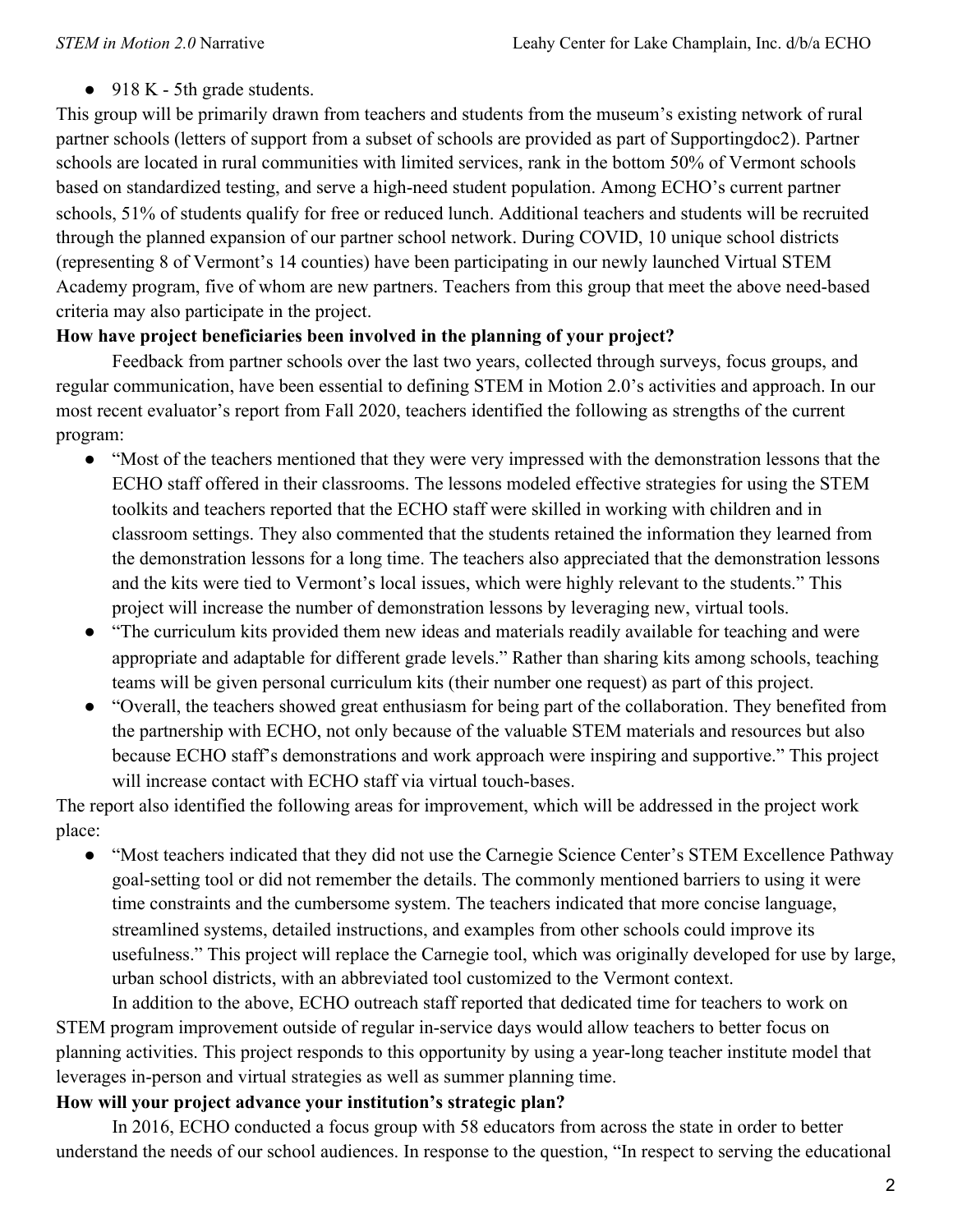community, ECHO's efforts are best spent enhancing. . ." 32 of 47 respondents selected "outreach." This answer is consistent with the group's write-in responses, in which 33 out of 55 respondents cited the need for more outreach programs in some form. Supporting school outreach programs also overwhelmingly topped the findings from a 2016 planning study, in which the state's top donor families were interviewed by a philanthropic advisory firm. Moreover, in 2017, ECHO participated in the American Alliance of Museum's (AAM) Museum Assessment Program (MAP) for community engagement. Among the top recommendations of the resulting report, prepared by a peer reviewer following a year-long process, was the geographic and demographic diversification of our audience. These results led to investments in rural outreach as a strategic priority for the museum in our 2019 - 2023 Strategic Plan. The plan specifically details the following, all of which are addressed in this project:

Goal 1: Expand youth learning opportunities in rural communities.

- Build school partnerships that build community capacity and energy around science education.
- Grow our STEM curriculum kit lending library.
- Expand delivery of virtual programs.
- Support teacher professional development and curriculum coaching.

# **How will your project address the goals of the Museums for America program and align with the Lifelong Learning project category?**

STEM in Motion 2.0 leverages the museum's position, "as a unique teaching and inquiry-focused institution" with expertise in constructivist and STEM learning to support "today's informal and formal learning ecosystem," responding directly to the Lifelong Learning category's prime directive. The principal aim of the project is to "empower" teachers by equipping them with knowledge, material resources, and communities of support needed to design and implement learning experiences that "provide high-quality, experiential educational opportunities" to their students. STEM in Motion 2.0 will also bring the museum's unique skills and resources directly to underserved students through programming that engages students in inquiry-based STEM while modeling best practices for teacher partners.

### **2. Project Work Plan**

### **What specific activities, including evaluation, will you carry out?**

STEM in Motion 2.0's project design responds to the most common issues surrounding teacher professional development. It involves teachers in their own curriculum planning, supports them during implementation, and encourages them to reflect on practice. It also works at the unit of grade-level teaching teams, rather than individual teachers, in order to reap the collaborative and cultural benefits associated with communities of practice (Gulamhussein, 2013). The model aligns with the best practices set out in AAM's compendium on museum and school partnerships, in which the editors advocate for training that allows teachers to guide their own learning (Fortney & Sheppard, 2010, p. 57). The project has three core activities: Hybrid Teacher Institute: Lumpe (2012) found that elementary teachers that participate in long-term science professional development programs display significant gains in their science self-efficacy but that programs that were less than 14 hours had no effect on student achievement. Therefore, a significant portion of the project's time and resources will be applied to sustained teacher professional development. The institute's year-long delivery format will be designed to meet the needs of rural teachers, kicking off with a two-day summer workshop at the museum to build excitement and relationships and then using virtual and in-person workshops during the school year to limit teacher travel time. In addition to training in effective STEM facilitation and curriculum development, institute teachers will participate in ongoing curriculum and instructional coaching via implementation support visits to classrooms and via videoconferencing. The specific services utilized by each teaching team will be determined by a goal-setting exercise during the two-day summer kick-off. Because the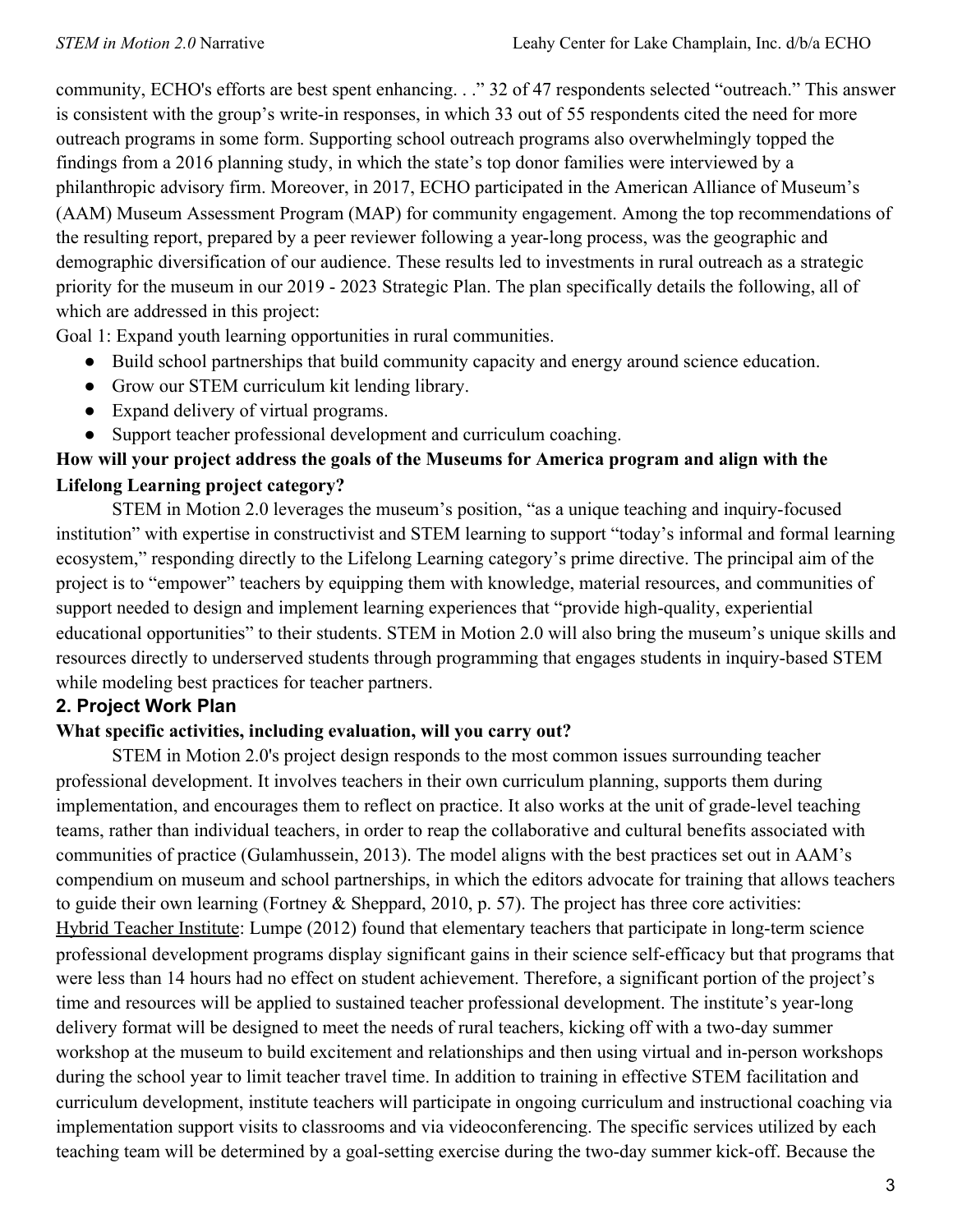grant cycle begins in the fall, the first year of the grant will deliver teacher professional development workshops but the full institute, which commences in the summer, will only take place in Years 2 and 3 of the grant. Demonstration Programs: In a 2013 study, Gulamhussein found modeling is an important tool that provides teachers a clear vision of what best practices look like. Previous evaluations have verified that ECHO partner teachers highly value demonstration programs, in terms of their own and their students' learning. Leveraging skills gained in virtual program presentation during the COVID-19 pandemic, this project will double the number of classroom programs delivered to partner teacher classrooms compared to current levels (continuing in-person but adding virtual programs) and convert the museum's temporary"broadcast" studio (a dedicated space outfitted with sound, lighting, and video streaming equipment), into a permanent one. Partner classrooms will also have the option of visiting the museum or participating in a new virtual field trip program. STEM Curriculum Kits: The Learning Policy Institute characterizes effective professional development as that which "focuses on *specific* teaching strategies associated with *specific* curriculum content (Darling-Hammond et al., 2017)." Following this directive, ECHO work with teachers will focus on the development of STEM curriculum for immediate implementation in their classrooms. This work will be partially supported by STEM curriculum kits furnished by ECHO, whose themes and activities will be informed by institute teachers' preferences. Previous kits have been the most popular part of the outreach program and include phenomenon-based science and challenge-based engineering activities along with sample learning sequence and activity guides that inform teachers' curriculum integration.

Evaluation: Evaluation activities will be led by an external evaluator, Aurora Consulting. Progress toward intended results will be measured through annual teacher surveys and interviews. The evaluator will also lead project staff in formative evaluation of specific programs/products using a tool called Team-based Inquiry that was developed by the National Informal Science Education (NISE) Network. This tool is more fully described in a below section on tracking progress.

# **What are the risks to the project and how will you mitigate them?**

The below risks, save COVID-19, are listed as the most common pitfalls of collaborative relationships in the NISE Network's guide to community relationships (McCarthy & Herring, 2015):

Partners lack time to sustain the relationship.

Providing teacher stipends, leverage summer planning time, and selectively working with school with whom we have matured relationships over time will minimize this risk.

Partners lack clear purpose or common vision.

By empowering teaching teams to create their own growth plans using a custom planning tool, we will increase buy-in and clarity of purpose.

Staff turnover

Working with teaching teams, rather than relying on individual teachers as a key liaison to a given school, will support relationship continuity.

Continuation of the COVID-19 pandemic

Investing in both in-person and virtual delivery will allow the project team to pivot as needed.

# **Who will plan, implement, and manage your project?**

Nina Ridhibhinyo, ECHO Director of Programs and Strategy will be primarily responsible for project administration, evaluation coordination, and project design. She holds a M.S. in informal science education from Oregon State University and received a 2019 New England Museum Association (NEMA) Excellence Award for her diversity, equity, and inclusion; and education program work. She specializes in inquiry science education, interpretive writing, and evaluation.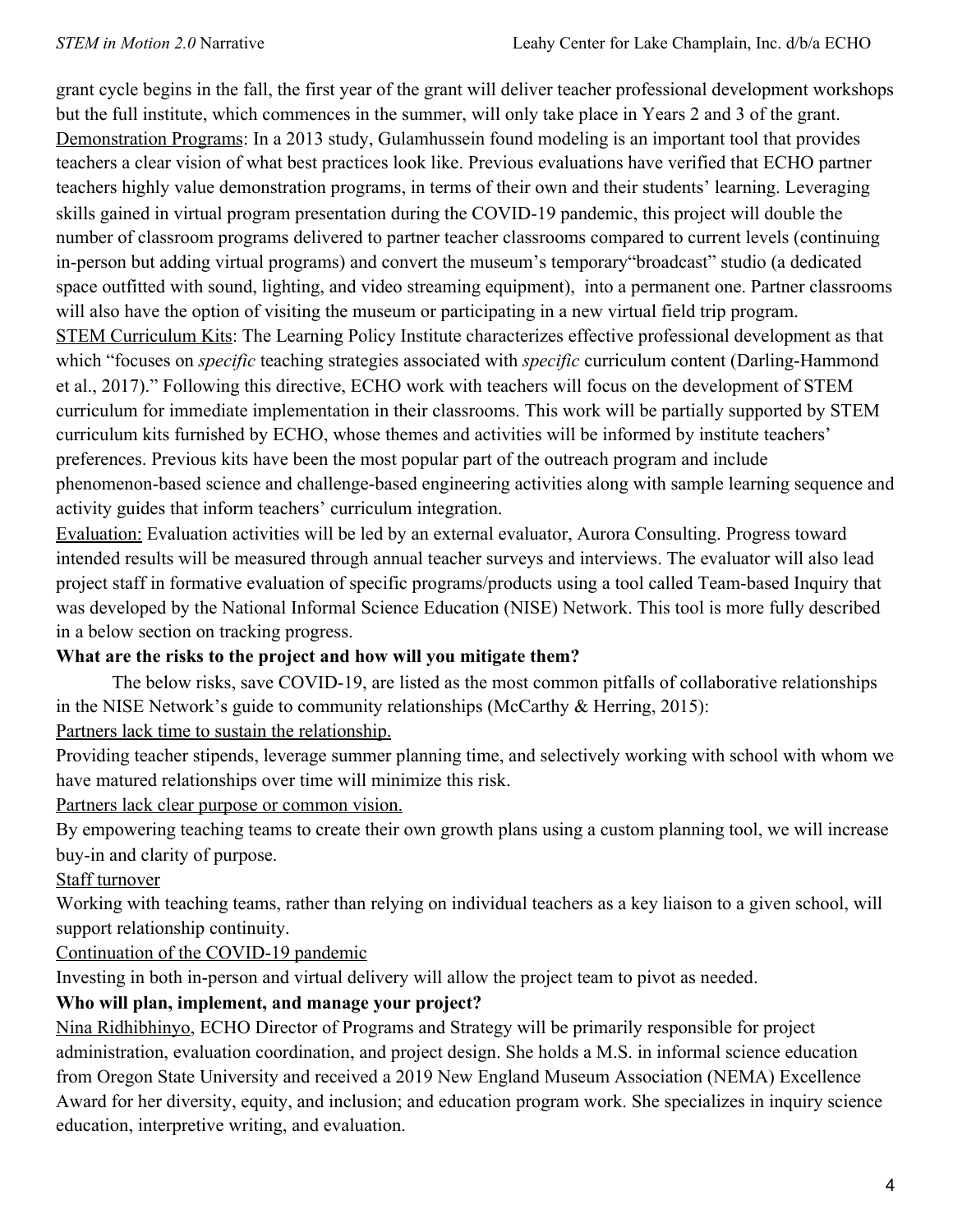Elizabeth Nuckols, Group Programs Manager will lead overall project management and coordination of the hybrid teacher institute. She holds a Master's in education from William and Mary and received a 2020 NEMA Award for her work with schools and early childhood education. Her focal areas are teacher professional development and early science learning.

Chris Whitaker*,* STEM & Exhibit Projects Manager will lead STEM kit development and support the hybrid teacher institute. He received his Master's in math and science education from Lesley University. Prior to joining ECHO, Chris worked in a variety of educational positions, including middle school science educator, high school environmental technology instructor, and U.S. Fish and Wildlife biotech. His focal areas are STEM curriculum and exhibit design and fabrication.

Caroline Frigon, Education Programs Coordinator will assist in the delivery demonstration programs and STEM kits activity guide development. Caroline holds a B.S. in Natural Resources from the University of Vermont (UVM) and leads ECHO's Community STEM Festivals and camp programs. In addition to her work at ECHO, Caroline has worked as an educator with UVM Extension's Watershed Alliance and at the Zoo in the Forest. Cailee Smith, Public Programs Manager will assist in the delivery demonstration programs. She holds a B.A. in zoology and oversees ECHO's day guest experience, including coordination of volunteers and floor staff. Prior to coming to ECHO, she was an outreach educator at Mystic Aquarium and specializes in science communication.

Travis Cook, IT & AV Systems Manager will outfit the virtual "broadcast" studio. Travis holds a B.S. in IT and manages all the museum's IT and AV systems, in addition to being part of the museum's exhibits team. Al Onkka, Aurora Consulting will serve as an external evaluator on this project. He has more than 10 years of experience working in informal learning environments as an evaluator, planner, and leadership development expert. Al has significant experience evaluating museum-led in-school programs and teacher development programs.

# **When and in what sequence will your activities occur?**

Comprehensive activity sequencing is provided in table format as part of the "Scheduleofcompletion" document. Below is the conceptual progression of the entire project.

# Pre-grant:

● Review of best practices/existing models, project design, staff preparation, partner recruitment.

Phase 1 (September '21 - June '22):

- Project launch, front-end evaluation, definition given to management/tracking systems, relationship building, program prototyping.
- Delivery of discrete professional development workshops, in-person and virtual demonstration programs, and loan and testing of preliminary STEM kits.

Phase 2 (July '22 - June '24):

- Formative evaluation, product revision/refinement, ongoing activity execution.
- Launch of full year-long teacher institute, delivery of in-person and virtual demonstration programs, and STEM kit distribution.

# Post-grant:

• Summative evaluation, reporting, ongoing fundraising from private donors, dissemination, recruitment of next cohort.

# **What time, financial, personnel, and other resources will you need to carry out the activities?**

Total ECHO staff time for this project is allocated at 1.1 full-time equivalency (FTE) and is distributed across 6 staff members. In addition, project delivery will be supported by an external evaluation firm whose services account for 10% of the project budget. Fifty-four teachers will provide support through their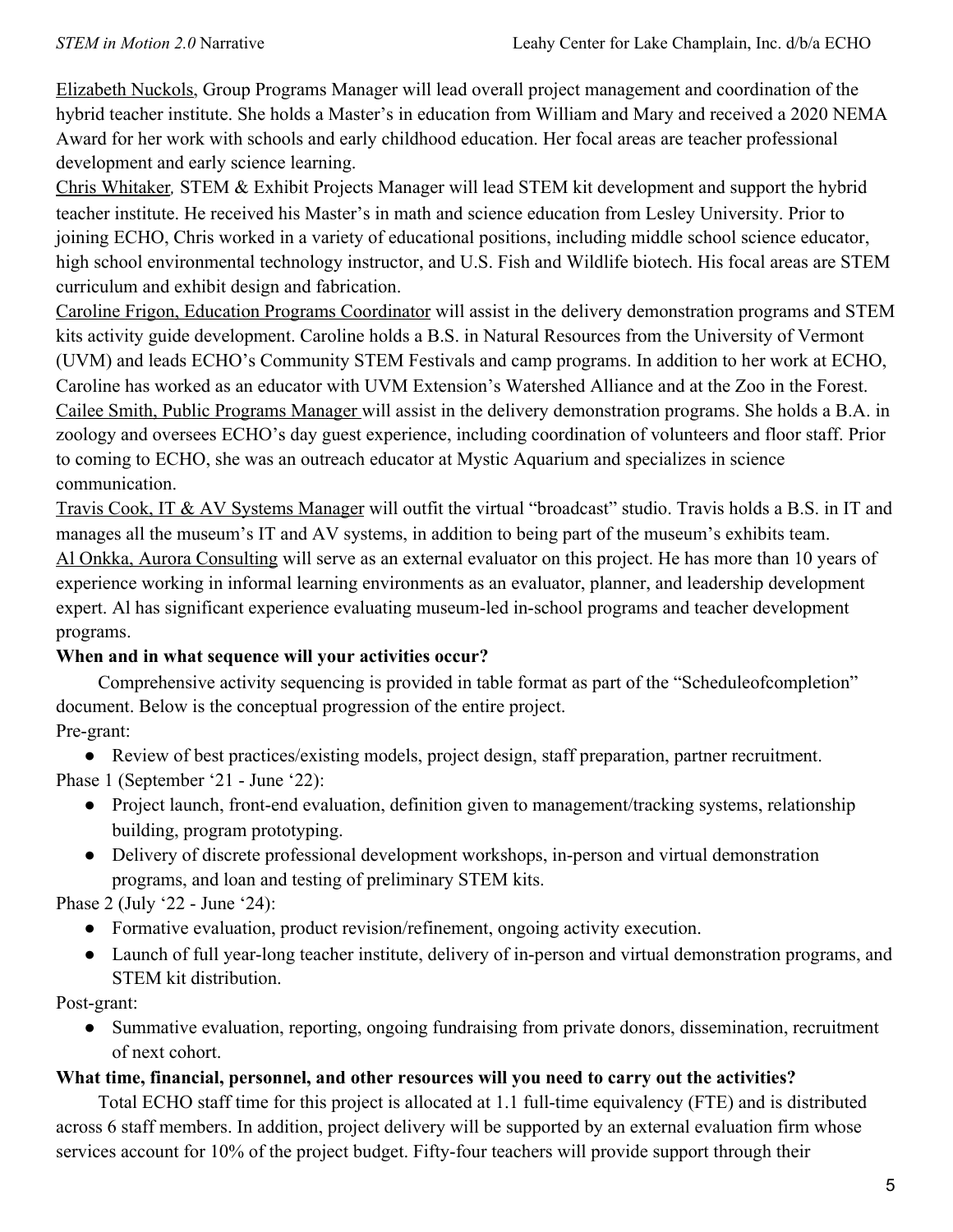participation in curriculum development, professional development activities, and delivery of STEM activities. \$36,000 has been budgeted in teacher support in recognition of this work. Additionally, \$10,800 is allocated to produce STEM curriculum kits for partnering teaching teams and \$5,000 to set-up a permanent virtual learning "broadcast" studio at the museum.

### **How will you track your progress toward achieving your intended results?**

Bimonthly project team meetings will allow continuous progress tracking against goals and deliverables, as articulated in the provided "Scheduleofcompletion." ECHO uses the Google suite for integrated project management, including its GQueue task management app, and employs a formal, outcome-based project management guide. Audience contact counts are standardized through our Veevart management system. Evaluation by Aurora Consulting will address key questions about program implementation, process, and progress against outcomes. To accomplish this, Aurora will conduct annual teacher interviews and surveys, and facilitate 3 formative evaluation workshops with project staff based on the National Informal Science Education Network's (NISE) Team-based Inquiry evaluation tool, which the project's evaluation firm helped develop (Pattison, Cohn, & Kollman, 2014). NISE describes Team-based Inquiry as "a practical approach to empowering education professionals to get the data they need . . . to improve their products and practices . . . . The TBI process involves an ongoing cycle of inquiry: question, investigate, reflect, and improve." TBI workshops will focus on ongoing improvement of project products.

## **How and with whom will you share your project's results?**

Key staff on this project are active members of multiple state, regional, and national communities of practices (CoP) with whom we will share results and work through implementation challenges related to this project. FourScienceVermont is a consortium of Vermont's four science and nature centers. Its education affinity group meets regularly to share knowledge and collaborate on strategic projects that serve Vermont. Two key staff are members of the Real World, Real Science CoP for science centers located in Northern New England. This CoP hosts an annual in-person meeting and quarterly virtual meet-ups, and focuses specifically on school programs. ECHO staff are also regular presenters at the annual New England Museum Association conference, which allows sharing of knowledge with museums across disciplines, as well as participants in the New England Outreach Network, which hosts an annual pre-conference intensive as part of the Association of Science-Technology Center conference and a very active online list-serve. Additionally, ECHO has a close relationship with the NISE Net and regularly presents in its webinar series. Most recently, we presented a lesson learned from the museum's pilot virtual learning series in October 2020.

### **3. Project Results**

# **What are your project's intended results and how will they address the need, problem, or challenge you have identified?**

STEM in Motion 2.0's short-term aim is to improve teachers' pedagogical skill and confidence in their ability to teach STEM in order to improve student outcomes over the long-term. It will address the need to close the STEM achievement gap by focusing on teachers, the most influential school-related factor in student achievement (Rice, 2003). It will do this by responding to the common shortfalls in professional development design and leveraging new opportunities in virtual program delivery.

## **How will the knowledge, skills, behaviors, and/or attitudes of the intended audience change as a result of your project? What data will you collect and report to measure your project's success?**

Project staff will work with an external evaluator, Aurora Consulting, to measure project outcomes through annual teachers surveys and interviews. Surveys and focus groups will assess progress against the following project outcomes, using the described measures:

K – 5th grade teachers feel increased self-efficacy in facilitating STEM learning experiences.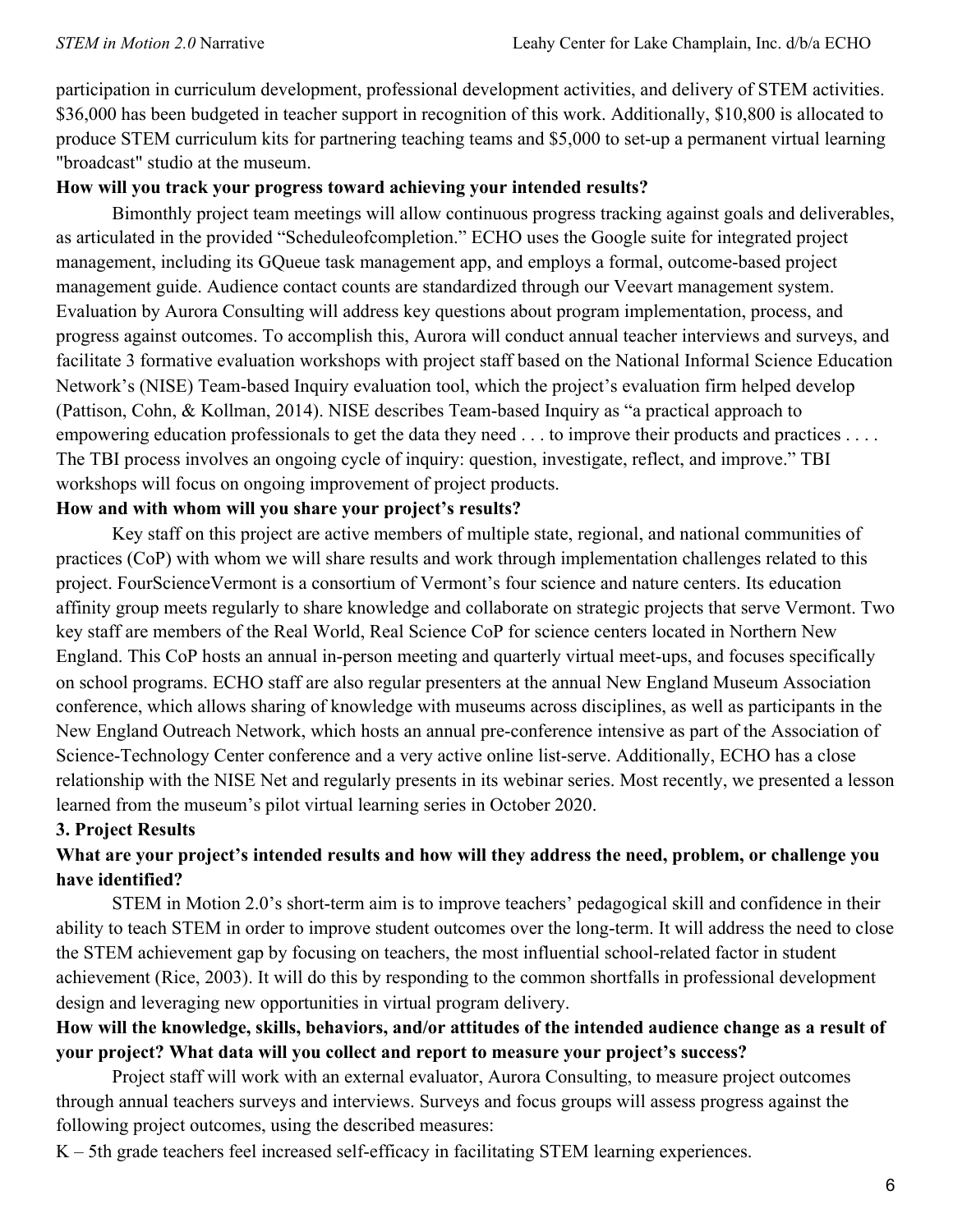Measure 1: Teachers report increased self-efficacy in surveys.

Measure 2: Teachers share feelings of increased self-efficacy during focus group interviews.

K – 5th grade teachers increase the quantity of STEM learning opportunities in their classrooms.

Measure 1: Teachers report increased STEM learning opportunities in their classroom in surveys.

Measure 2: Teachers provide examples of new STEM learning opportunities they have integrated into their classroom during focus group interviews.

K – 5th grade students in rural areas have an increased interest in STEM.

Measure 1: Teachers report their students have demonstrated increased interest in STEM in surveys.

Measure 2: Teachers provide examples of students' increased interest in STEM in focus group interviews.

Museums educators have increased skill in facilitating virtual learning.

Measure 1: Museum educators describe increased skill during formative evaluation workshops as observed and reported by an external evaluator.

| <b>Project Activity</b>                    | <b>Tangible Products</b>                                                                                                                                                                                                                                  | <b>Intended Audience</b>                             |
|--------------------------------------------|-----------------------------------------------------------------------------------------------------------------------------------------------------------------------------------------------------------------------------------------------------------|------------------------------------------------------|
| Hybrid Teacher<br>Institute                | -2 two-day summer workshops at museum<br>-6 one-day school-year workshops (location TBD)<br>-6 virtual evening workshops<br>-108 in-classroom implementation support visits<br>-1 goal-setting tool<br>-Ongoing virtual curriculum/instructional coaching | -K - 5th grade teachers                              |
| Demonstration<br>Programs                  | -108 in-classroom programs<br>-108 synchronous, virtual programs<br>-54 field trips (option of in-person or virtual)<br>-1 virtual "broadcast" studio                                                                                                     | $-K - 5th$ grade teachers<br>-K - 5th grade students |
| STEM Curriculum Kits   -18 kits including: | -Phenomenon-based and engineering activities<br>-Sample learning sequence and activity guides                                                                                                                                                             | $-K - 5th$ grade teachers<br>-K - 5th grade students |
| Evaluation                                 | -3 teacher surveys<br>-3 teacher focus groups<br>-3 project team formative evaluation workshops                                                                                                                                                           | -Project staff<br>-Museum community                  |
| Project Administration                     | 72 project team meetings<br>3 annual reports                                                                                                                                                                                                              | -Project staff<br>-IMLS                              |

# **What tangible products will result from your project?**

# **How will you sustain the benefit(s) of your project?**

In addition to the above changes in attitudes, skills, and awareness, project benefits will be sustained through ongoing collaboration between partner schools and ECHO and the future deployment of project assets and services to expanded settings. This project is a key component of ECHO's strategic plan and top priority for our philanthropic supporters, as evidenced in the findings of our 2016 planning study and secured support from local companies, including Cabot Creamery and GlobalFoundries. Tangible products, including the virtual "broadcast" studio, STEM curriculum kits, new virtual classroom programs, and teacher professional development workshops will also furnish benefits into the future.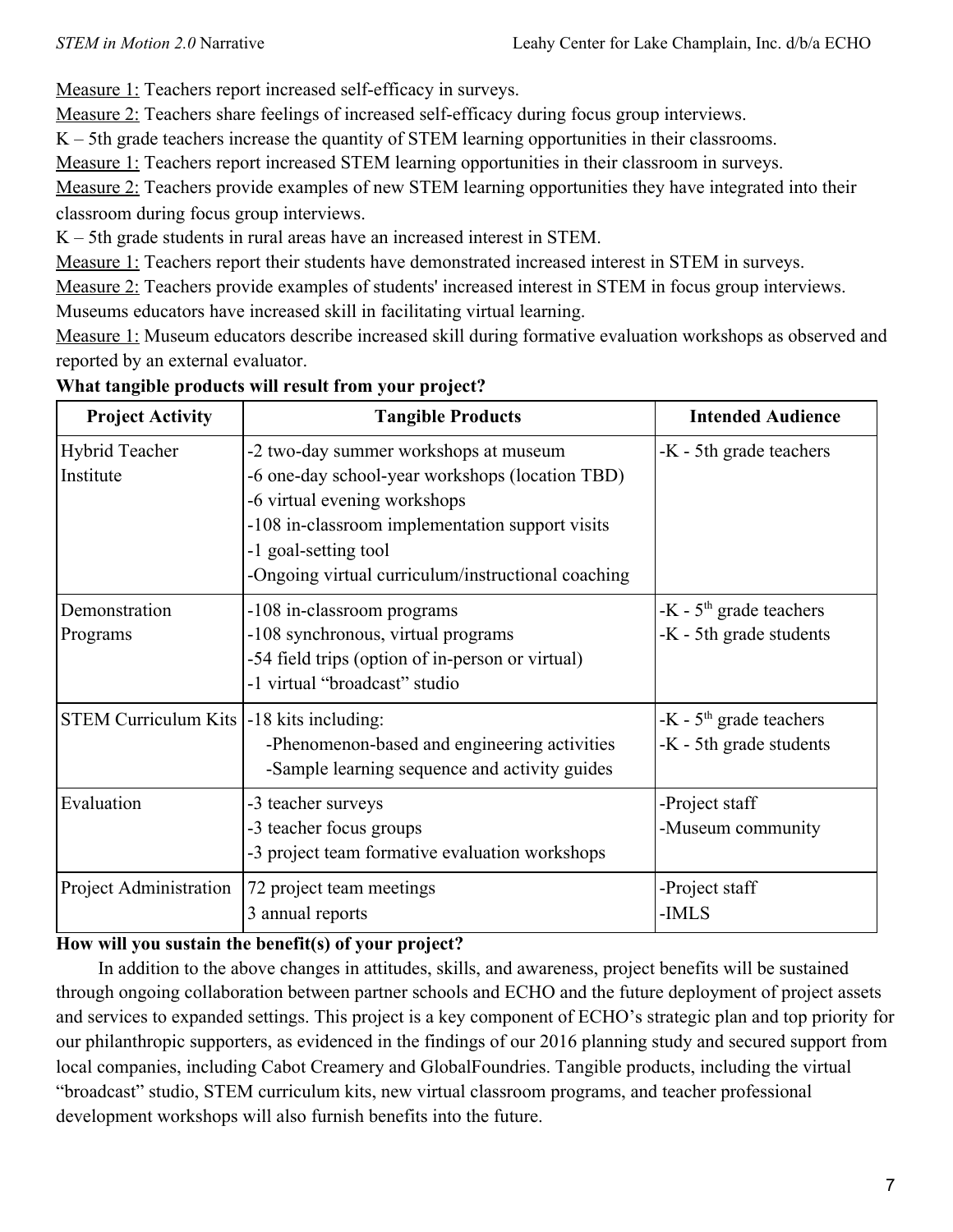# *STEM in Motion 2.0* Schedule of Completion—Leahy Center for Lake Champlain, Inc. d/b/a ECHO

# **Schedule of Completion**

| <b>Schedule of Completion</b> |                                                                                                                                                                          |         |                                                                                                                                                                 |                 |                |                 |                                        |              |                                               |      |                             |               |
|-------------------------------|--------------------------------------------------------------------------------------------------------------------------------------------------------------------------|---------|-----------------------------------------------------------------------------------------------------------------------------------------------------------------|-----------------|----------------|-----------------|----------------------------------------|--------------|-----------------------------------------------|------|-----------------------------|---------------|
| <b>Year 1 Activities</b>      | <b>September</b>                                                                                                                                                         | October | <b>November</b>                                                                                                                                                 | <b>December</b> | <b>January</b> | <b>February</b> | <b>March</b>                           | <b>April</b> | <b>May</b>                                    | June | July                        | <b>August</b> |
| Hybrid Teacher Institute      |                                                                                                                                                                          |         | Year-long institute planning/participant recruitment; ongoing delivery of discrete professional development workshops; development of teacher goal-setting tool |                 |                |                 |                                        |              |                                               |      | Cohort-1 2-day summer kick- |               |
| <b>Demonstration Programs</b> | Virtual program and field trip planning/delivery of in-<br>Build virtual "broadcast" studio<br>Delivery of in-person and virtual programs/field trips<br>person programs |         |                                                                                                                                                                 |                 |                |                 |                                        |              | Refine programs based on formative evaluation |      |                             |               |
| <b>STEM Curriculum Kits</b>   | Front-end evaluation to inform kit themes; development of activities/guides; ongoing loans of existing kits to schools<br>Distribution of kits to Cohort                 |         |                                                                                                                                                                 |                 |                |                 |                                        |              |                                               |      |                             |               |
| Project Evaluation            | Kick-off meeting<br>Team-based<br>with external<br>Evaluation instrument development<br>inquiry<br>Annual teacher surveys/focus groups<br>workshop 1<br>evaluator        |         |                                                                                                                                                                 |                 |                |                 |                                        |              | Evaluation report 1                           |      |                             |               |
| Project Administration        |                                                                                                                                                                          |         |                                                                                                                                                                 |                 |                |                 | Every other week project team meetings |              |                                               |      |                             |               |
|                               |                                                                                                                                                                          |         |                                                                                                                                                                 |                 |                |                 |                                        |              |                                               |      |                             |               |
|                               |                                                                                                                                                                          |         |                                                                                                                                                                 |                 |                |                 |                                        |              |                                               |      |                             |               |
|                               |                                                                                                                                                                          |         |                                                                                                                                                                 |                 |                |                 |                                        |              |                                               |      |                             |               |
|                               |                                                                                                                                                                          |         |                                                                                                                                                                 |                 |                |                 |                                        |              |                                               |      |                             |               |
|                               |                                                                                                                                                                          |         |                                                                                                                                                                 |                 |                |                 |                                        |              |                                               |      |                             |               |
|                               |                                                                                                                                                                          |         |                                                                                                                                                                 |                 |                |                 |                                        |              |                                               |      |                             |               |
|                               |                                                                                                                                                                          |         |                                                                                                                                                                 |                 |                |                 |                                        |              |                                               |      |                             |               |

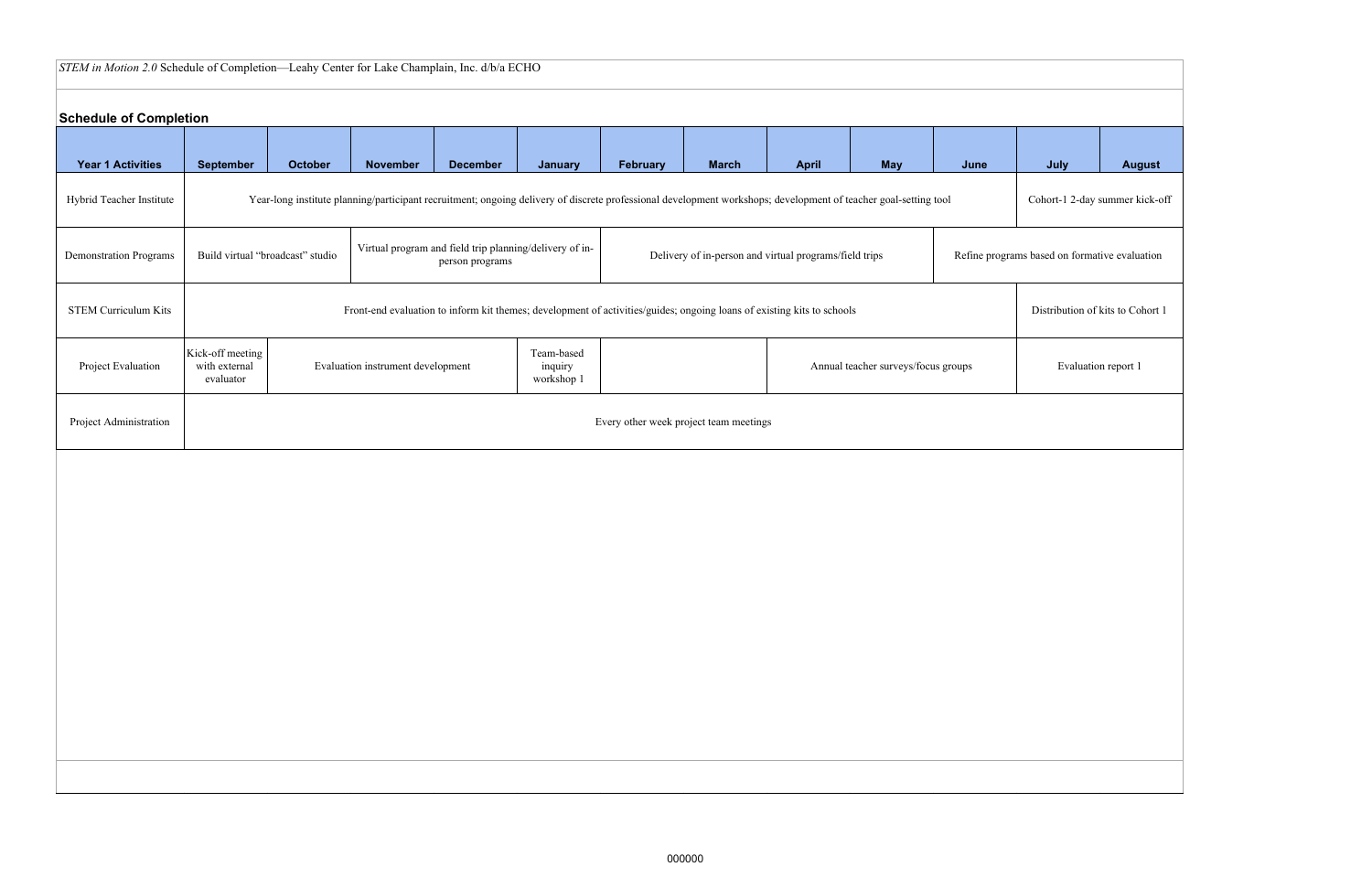| <b>Year 2 Activities</b>    | <b>September</b>                                                                                    | October                    | <b>November</b>                  | <b>December</b>       | January                                                                    | February              | <b>March</b>               | <b>April</b>                     | <b>May</b>        | June | July                                          | <b>August</b> |  |
|-----------------------------|-----------------------------------------------------------------------------------------------------|----------------------------|----------------------------------|-----------------------|----------------------------------------------------------------------------|-----------------------|----------------------------|----------------------------------|-------------------|------|-----------------------------------------------|---------------|--|
| Hybrid Teacher Institute    | Implementation<br>support visits                                                                    | School year PD<br>workshop | Implementation<br>support visits | Virtual evening<br>PD | Implementation<br>support visits                                           | Virtual evening<br>PD | School year PD<br>workshop | Implementation<br>support visits | Cohort 1 Complete |      | Cohort-2 2-day summer kick-off                |               |  |
| Demonstration Programs      | Delivery of in-person and virtual programs/field trips                                              |                            |                                  |                       |                                                                            |                       |                            |                                  |                   |      | Refine programs based on formative evaluation |               |  |
| <b>STEM Curriculum Kits</b> | Build second set of kits, updating based on formative evaluation                                    |                            |                                  |                       |                                                                            |                       |                            |                                  |                   |      | Distribution of kits to Cohort 2              |               |  |
| Project Evaluation          |                                                                                                     |                            | Evaluation instrument refinement |                       | Team-based<br>inquiry<br>Annual teacher surveys/focus groups<br>workshop 2 |                       |                            |                                  |                   |      | Evaluation report 2                           |               |  |
| Project Administration      | Every other week project team meetings<br>Annual Report 1<br>Every other week project team meetings |                            |                                  |                       |                                                                            |                       |                            |                                  |                   |      |                                               |               |  |
|                             |                                                                                                     |                            |                                  |                       |                                                                            |                       |                            |                                  |                   |      |                                               |               |  |
|                             |                                                                                                     |                            |                                  |                       |                                                                            |                       |                            |                                  |                   |      |                                               |               |  |
|                             |                                                                                                     |                            |                                  |                       |                                                                            |                       |                            |                                  |                   |      |                                               |               |  |
|                             |                                                                                                     |                            |                                  |                       |                                                                            |                       |                            |                                  |                   |      |                                               |               |  |
|                             |                                                                                                     |                            |                                  |                       |                                                                            |                       |                            |                                  |                   |      |                                               |               |  |
|                             |                                                                                                     |                            |                                  |                       |                                                                            |                       |                            |                                  |                   |      |                                               |               |  |
|                             |                                                                                                     |                            |                                  |                       |                                                                            |                       |                            |                                  |                   |      |                                               |               |  |